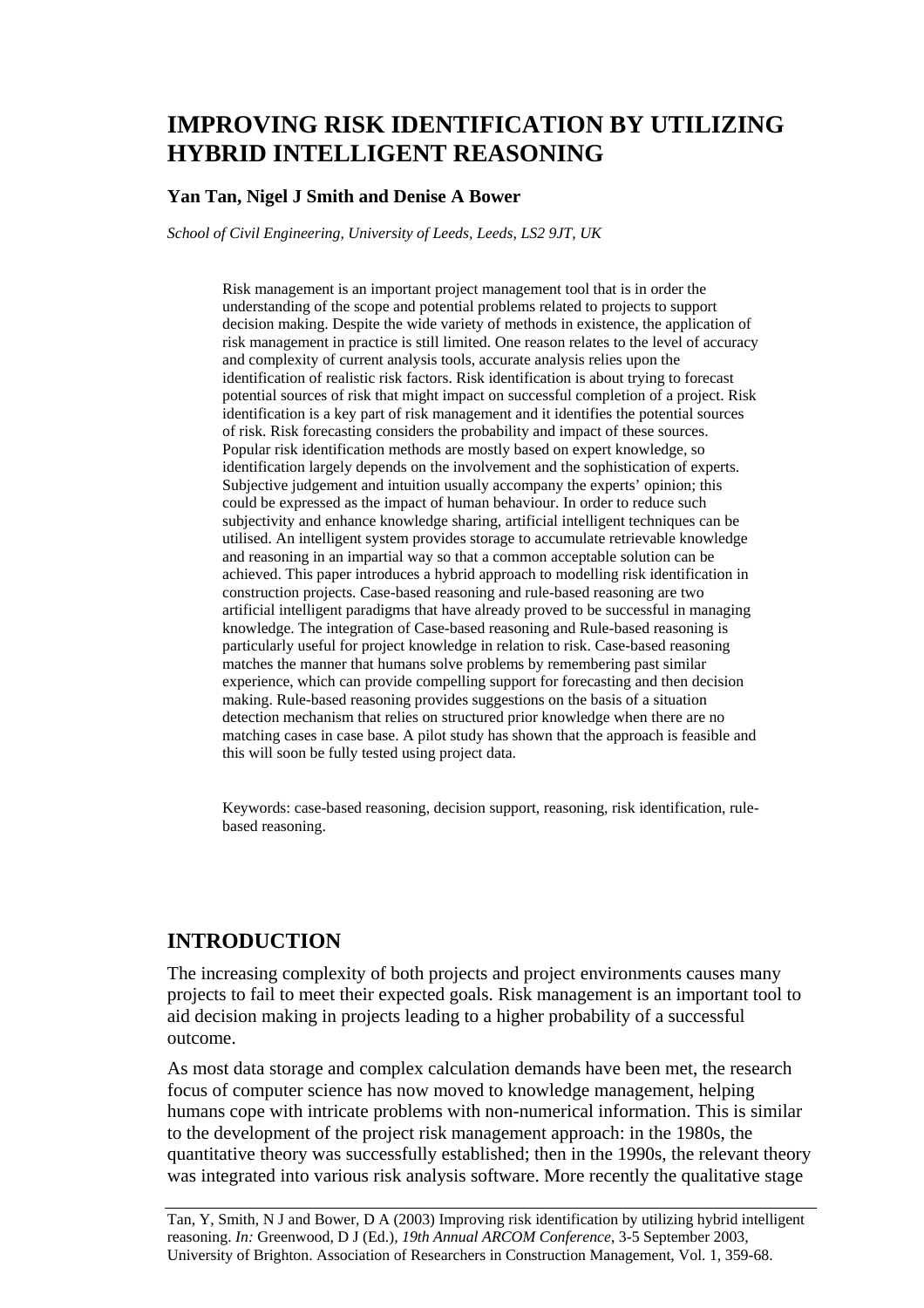of risk management has became more important, as it decide whether or not the quantitative stage carry on and what quantification elements should be. Obviously, the main purpose of risk identification is to gain knowledge about uncertain situations and potential problems that might arise in a given project. For such work, present procedures largely depend upon the involvement and the empirical knowledge of the experts. In addition, subjective judgement and psychological influence usually accompany experts' decisions; this could be expressed as the impact of human behaviour. In the present paper, it will be argued that to reduce such subjectivity and to manage the project knowledge in a dependable manner, a hybrid system that combines case-based reasoning (CBR) and rule-based reasoning (RBR) is an ideal tool.

The system proposed will works as follows. The project risk documents are retained in a case-base as problem description and solution. When a new project is instigated, the relevant description is selected, and then the system retrieves from the case-base to find the nearest matching cases by providing a matching list. This has descending matching scores and an explanation of why the case has been selected. The procedure also generates a suggested solution by reusing the solutions of the matching cases. The user can also review details of the matching cases and they are able to retrieve the previous solutions for these cases. The system is intended to support the decision making in risk identification, so the user can decide whether or not they use the output solution. They can revise the solution, and the common accepted one will be retained in the case base as a new piece of knowledge for the future use. As the available data in construction projects is not abundant as in medical diagnosis, occasionally there might not be satisfactory matching cases in the case-base, so the RBR can be used. Rule-based system makes a forward chain with If-Then rules, seeking a solution in a deductive way. The solution found from rule-case reasoning can also be retained in the case-base. Such integration enhances the flexibility of the system and ensures that it can provide solutions in the majority of situations.

# **PROBLEM DESCRIPTION**

Risk identification provides fundamental information for subsequent forecasting stages: assessment, ranking, classifying, and judging the probability and impact of potential risks. However, in practice, researchers have paid more attention to quantitative analysis. Raftery [17] suggested that the risk identification stage has not been adequately addressed in risk management literature. Williams [20] advocated a 'risk register' component in the management system of a project to generate an accessible database of risk experiences. Edwards and Bowen [9] concluded: "risk management techniques were only useful as the willingness of the project participants to become knowledgeable and skilled in them".

In order to identify risks in an effective way, previous experience is important. The management of knowledge relating to project risks is the key to improve qualitative risk forecasting. Chapman [6] noted "for both parties to manage their risks effectively, it may be important to move towards a cooperative shared information approach to management."

# **Traditional methods**

The traditional methods used for risk identification include checklists, brainstorming, examining historic data, and Delphi method.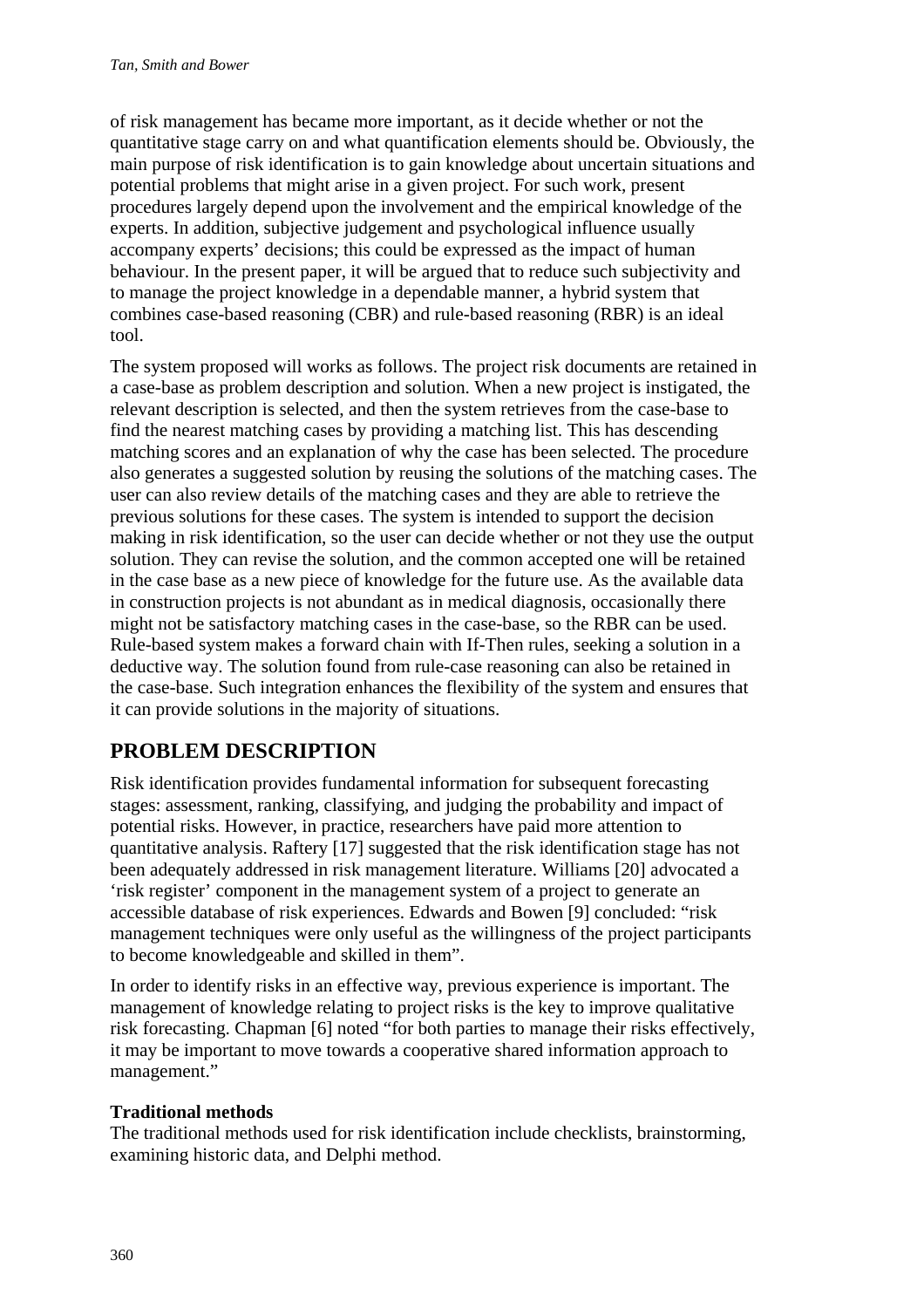Checklists are a simple and inexpensive way of generating information. However, the possibility of ambiguities and subjective alter the accuracy of results [8].

Brainstorming enables the project personnel to hear what the other members of the project team see as risks and then to use this idea to give themselves inspiration in identifying additional project risks. It is one of the most popular methods when carry out the risk identification because of its simplicity and speed. Merna [15] addressed limitations of this technique as its dependence on the group composition, conformance, personality characteristics, compatibility, and peer pressure.

The examination of historic data from previous projects ensures that corporate knowledge is utilized. However, an organization may not deal with same project twice and the data from a previous similar project may not be recorded. Therefore, this technique can only be successfully used in limited cases.

Delphi methods provides a communication process allowing a group of individuals as a whole to deal with complex problems. Nevertheless, the drawbacks of the Delphi method are insufficient reliability, over sensitivity of results to ambiguity of questions, time consuming [5] and it is expensive in terms of the resources used, the cost of resources, the time undertaken and the success of this method largely rely upon selection of the panel of experts.

Further more, with the advent of Artificial Intelligences, innovative applications such as Artificial Neural Network (ANN), Knowledge-Based Systems, Expert Systems and Machine Learning can enrich risk identification and management.

#### **Limitation of current risk identification**

Currently, risk identification is largely based on the subjective judgement of human experts. Decision-making is commonly based upon incomplete, contradictory information. The identified risk sources can be classified to uncertainty, risk, complexity, and opportunity. Group techniques, such as brainstorming and Delphi might broaden the perspective, "but the limitations of human processing information still will often preclude optimal decision-making" [16]. Psychological research finds that humans make future planning decisions averagely based on the three most recent decisions made by the same manager. According to Pender [16], it seems that about nine decision attributes that a person can effectively encompass each time, which illustrates that human have a limited information processing capability. Because people have limited information-processing capability, they cannot directly deal with complex problems even though the information may be available in some form. Psychologists found that modelling a judge's decision-making process, the results provided by using that model were more accurate than the judge's own decision [16].

On account of the complexity associated with construction projects, simple modelling systems cannot carry out risk identification. Compared with traditional risk management methods, artificial intelligent techniques have more flexibility. However, the main problem in deploying successful new systems is user acceptance: no system is useful unless its users accept its results. ANN has the advantage of self-learning, self-organizing and real time operation. However, ANN is like a black box that cannot provide explanations of their decisions. The Knowledge-based system must explains decisions by referencing to rules which the user may not fully understand or accept, and the process of obtaining rules is also time consuming. CBR learns from previous experience and solves problems by reference to earlier solutions. The reasoning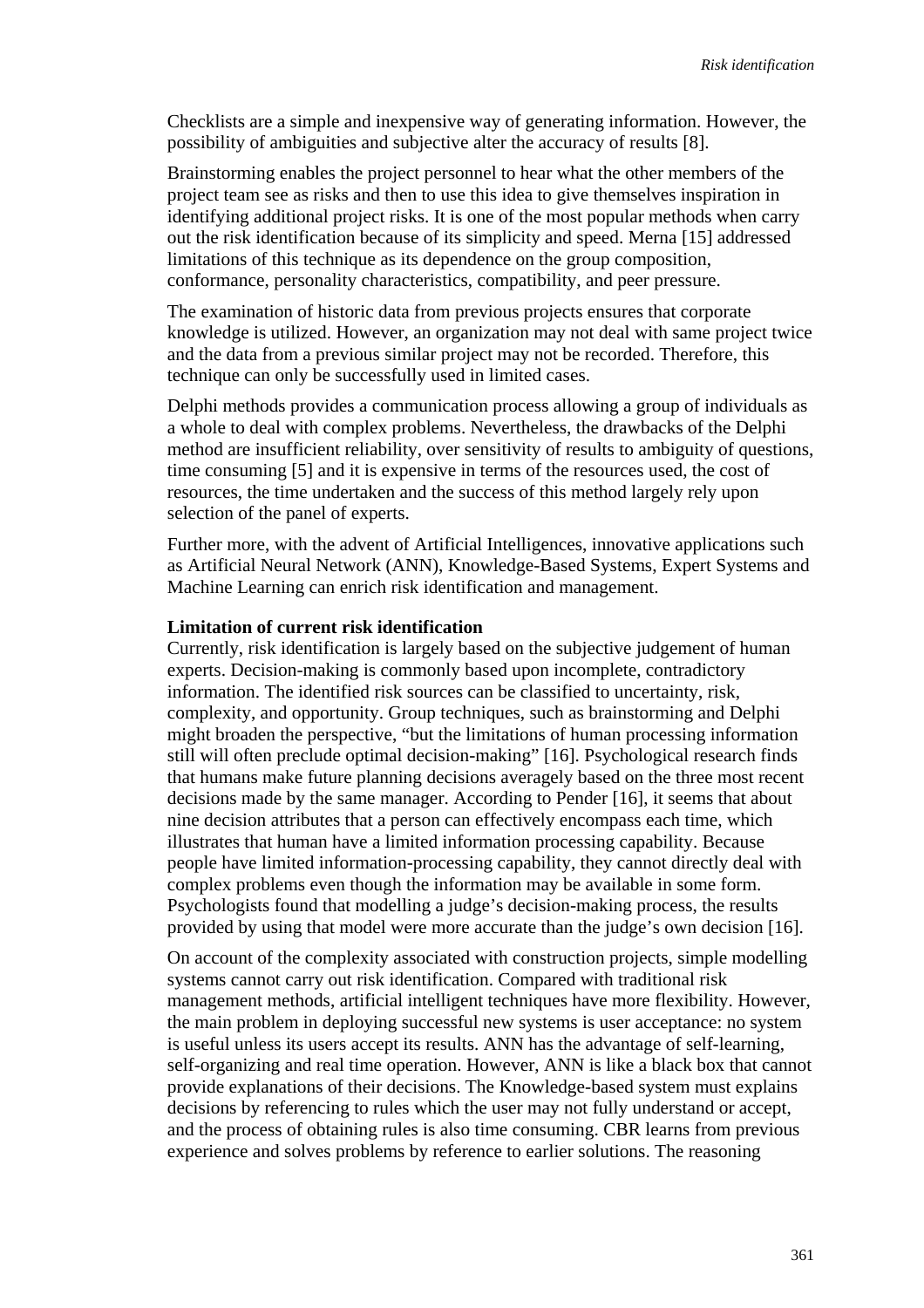process is retrievable and it can deal with textual information easily, so the output solution might more easy to understand and accept.

# **THE POTENTIAL FOR THE USE OF HYBRID REASONING**

In construction, there are many situations where quantitative and detailed information to evaluate uncertainty is not available. The intelligent systems, like humans, solve hard problems despite limited and uncertain knowledge and their performance improves with experience. Jung *et al.* [12] explained that the CBR technique is good for the risk analysis process because it is useful for tasks that are experience-intensive, that lead to inconsistent outcomes, that have incomplete rules to apply, and that are hard to acquire domain experience. Bellazzi, *et al.* [5] stated that because of its 'inductive' nature, CBR use well suited for integration with other reasoning paradigms grounded on more general knowledge such as rule-based or model-based reasoning.

## **Case-based reasoning**

Case-based Reasoning is a problem-solving paradigm that solves a new problem by remembering a previous similar situation and by reusing information and knowledge of that situation [2]. It usually contains four processes: retrieve the similar cases, reuse the retrieved cases to seek solution, revise the proposed solution and retain the new case. In a problem solving system, each case would describe a problem and a solution to that problem. It is concerned with solving new problems by adapting solutions that worked for similar problems in the past. When a problem is solved, the reasoner remains the case description and solution in the case base. Different from database query, it provides approximate matching according to attribute matching criteria. It could be applied to solve problem where no explicit model existed or with incomplete information, and CBR can learn by acquiring new cases and so improve their performance with time [10].

CBR has the advantage to handle non-numerical information. Attributes expressed mostly by textual items, solutions is output in text as well, so CBR is easily accepted by users because of its intuitive feel and retaining rich context of knowledge.

### **Rule-based reasoning**

Rule-based programming is motivated by the observation that humans often detect a set of conditions in their environment and respond with a particular set of behaviours. In this sense, rules can be viewed like the IF-THEN statements in procedural programming: if a particular set of conditions exist, then respond with a particular set of behaviours [18]. RBR as a deductive reasoning approach is widely used by most of the existing domain knowledge as the rules to inference about new problems are considered as an effective reasoning mechanism when the theory of the underlying problem domain can be well-defined [7]. Rule-based system reasons from rules, which the experts do not use but observe. It explains decisions by citing rules. However, its inferences are static and predictable, therefore it is difficult to build, update and maintain.

# **Hybrid System**

RBR and CBR have both been applied to a diversified collection of problems with some success. However, each reasoning approach has its weakness. Chi and Kiang [7] address CBR cannot easily take advantage of existing domain knowledge and sometimes makes decision intuitively, while RBR requires a complete theory of the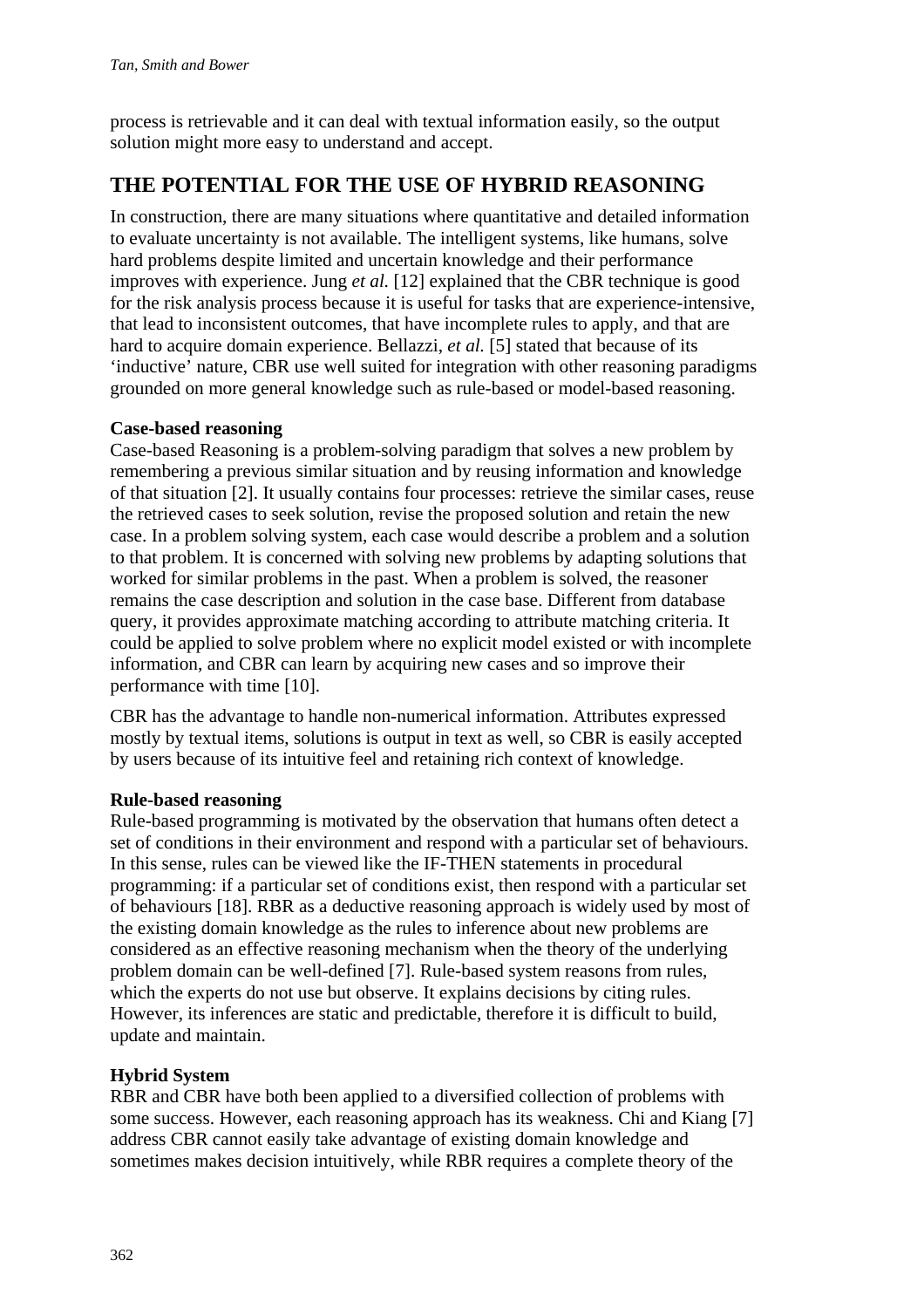domain but suffers from lacking of knowledge that can be derived from past experience. The integration of these two paradigms can overcome these limitations.

Indurkhya and Weiss [11] introduced 'using case data to improve on ruled-based function approximation', which relies on searching for the most relevant cases using a rule-based system, and then using these cases for determine the function value. Surma and Vanhoof [19] argued that when an activity has repeated frequently enough, it becomes rule- like in nature. So the algorithm presented in their 'integrating rules and cases for the classification task' as: IF a new case is covered by some rule, THEN apply a solution from a rule with the highest priority, ELSE adapt the solution from the most similar case. Later, An *et al.* [3] explained an approach of integrating rule induction and CBR to enhance problem solving: a set of decision rules are induced from a set of training data; rules are applied to make decisions; if there is a conflict between matched rules, CBR is performed.

CBR is particularly applicable to highly dynamic or poorly-understood domains, or where expert knowledge is difficult to divine or encode, while RBR is more concrete and tangible and require the information provided to them to be equally concrete and complete. A system that combines rule- and CBR technologies will lead to a better use of intelligence to a given process or problem. It may learn from preview experience and can continue the learning process as they are used and developed. The power of this system can be harnessed to help human experts more quickly solve a complex problem of risk forecasting [18].

In relation to project risk identification: where knowledge is gained from previous cases and experts, the integration of CBR and RBR is particular useful. CBR can be used to generalize solutions from non-standard situations, provide enough evidence to support decision-making. Meanwhile, it accumulated experience through coping with new case. Rules provide suggestions on the basis of a situation detection mechanism that relies on structured prior knowledge [5]. If a particular project class is not sufficiently covered by cases, the use of rules may be exploited to try to learn suitable situations, in order to improve the competence of the case-based component.

# **PROPOSED SYSTEM ARCHITECTURE**

When carrying out risk identification for construction projects, the integration of CBR and RBR seems a natural solution: the widely recognized knowledge is formalized in the system as a set of rules, while additional knowledge, consisting of evidence-based information, is represented through a database of past collected cases [5]. The proposed system architecture is introduced from two angles: the application layer, which provide the basic information about how the data be managed and how can user access to the system, what information will be provided through the interface and the system framework about the internal process and methodology.

### **Application Layer**

The application layer of this risk assessment system includes three parts: a graphic user interface (GUI), an application model, and a database mapping.

#### **Graphic User Interface.**

The user interface provides the communication environment between the user and computer. The user can access to the system through an intranet within a particular organization or internet under relevant authority. This makes knowledge can be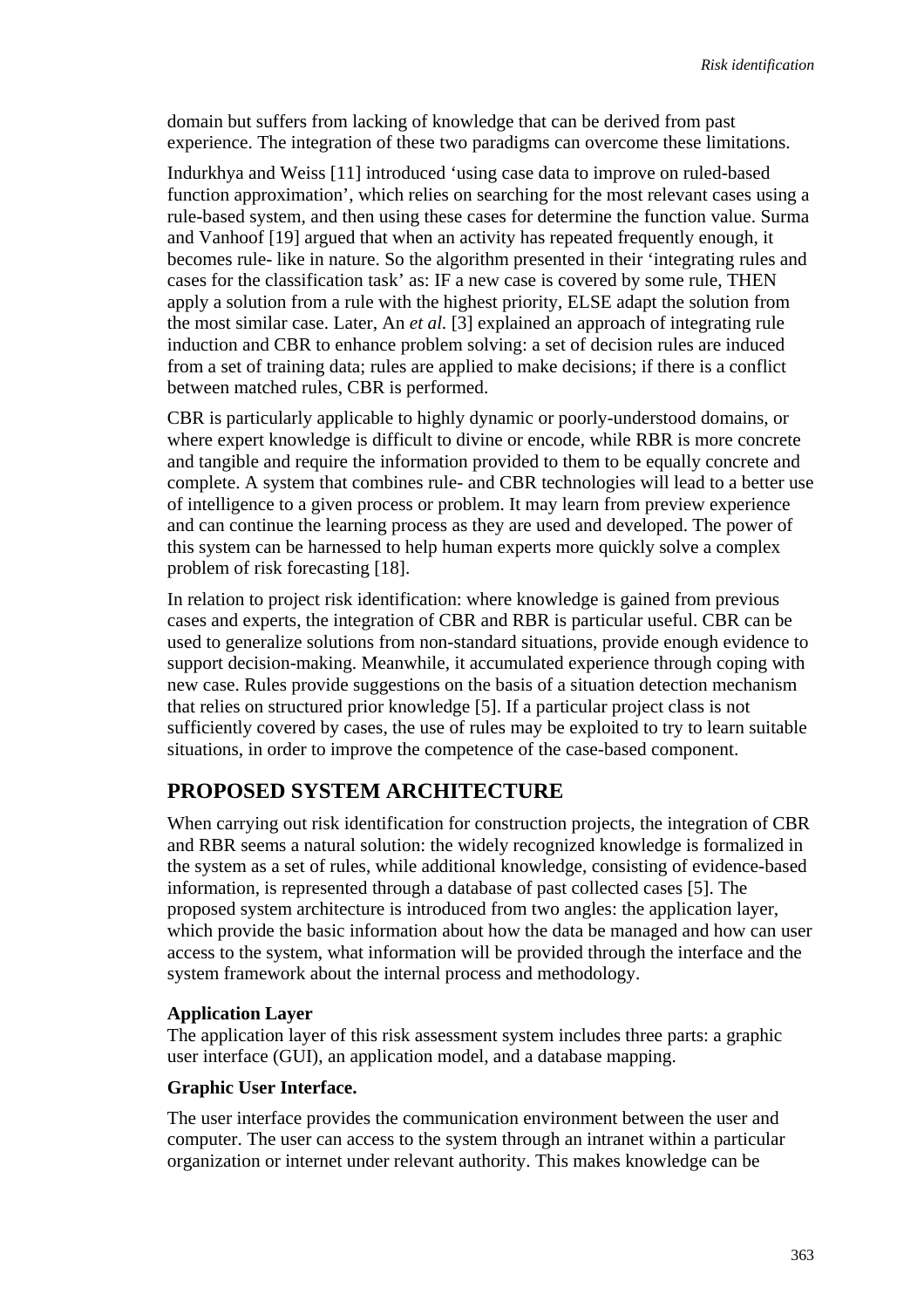broadly shared. The data transaction between web page and case base will be achieved through a template document on the server.

The input of the system is project features, such as project size, location, total project coast, project team membership, stakeholders, staff experience, contract type, schedule pressure, safety and health, change control, technical complexity, commercial/ contractual complexity, financing plan, source and amount, implementation period, contractor selection and governing law etc.

The output of the system includes: identified risk factors, the potential impact level, which is classified as opportunity, uncertainty, complexity and risk, and risk allocation strategy: avoid, transfer, mitigating, accept or maximize.

## **Application Model**

Application model bridges the communication between database and user interface. It is built by constructing a set of risk forecasting object classes with a mechanism to automatically generate the object model.

For the CBR system, the project description will be classified in categories/ subcategories, which are defined as classes/subclasses in the system. The project detail is described by attributes under classes/subclasses. The cases will stored as different instances in the system. Each attribute has three scores to contribute CBR matching: match contribute score, absent penalty score and mismatch penalty score. Different match score calculation methods will be used:

For the symbolic string:

$$
Case - score = \frac{attribute - score}{maximum - stored - score} * 100 + \frac{attribute - score}{maximum - presented - score} * 100
$$

For the numeric scoring:

Case – score = match – contribution – 
$$
\frac{|SV - PV|}{match - interval} * (match + mismatch)
$$

SV=stored case attribute value

PV=presented case attribute value

In RBR part, rules are defined through: if condition fact 1, 2, 3…happened, then risk factors selected or actions should be taken will be…, else alternative actions… will be taken. Such kind of rules involves main information of the project make up a forward chain. To trace this chain, the solution that based rules will be found out.

### **Database Mapping**

When forecast risks in a project, it is necessary to determine the consequences of project risks together with the magnitude of their impact and chance of occurrence as well as the exposure of project risk may well be presented by a hybrid reasoning system. This paper uses the risk breakdown tree as the way to construct project description in the case base, as shown in Fig. 1. Various external risk factors in terms of six major classes are identified: environment, finance, politics, society, and market. Similarly, the internal risk factors are divided into five major classes, which include communication, construction, geography, legal, and technology.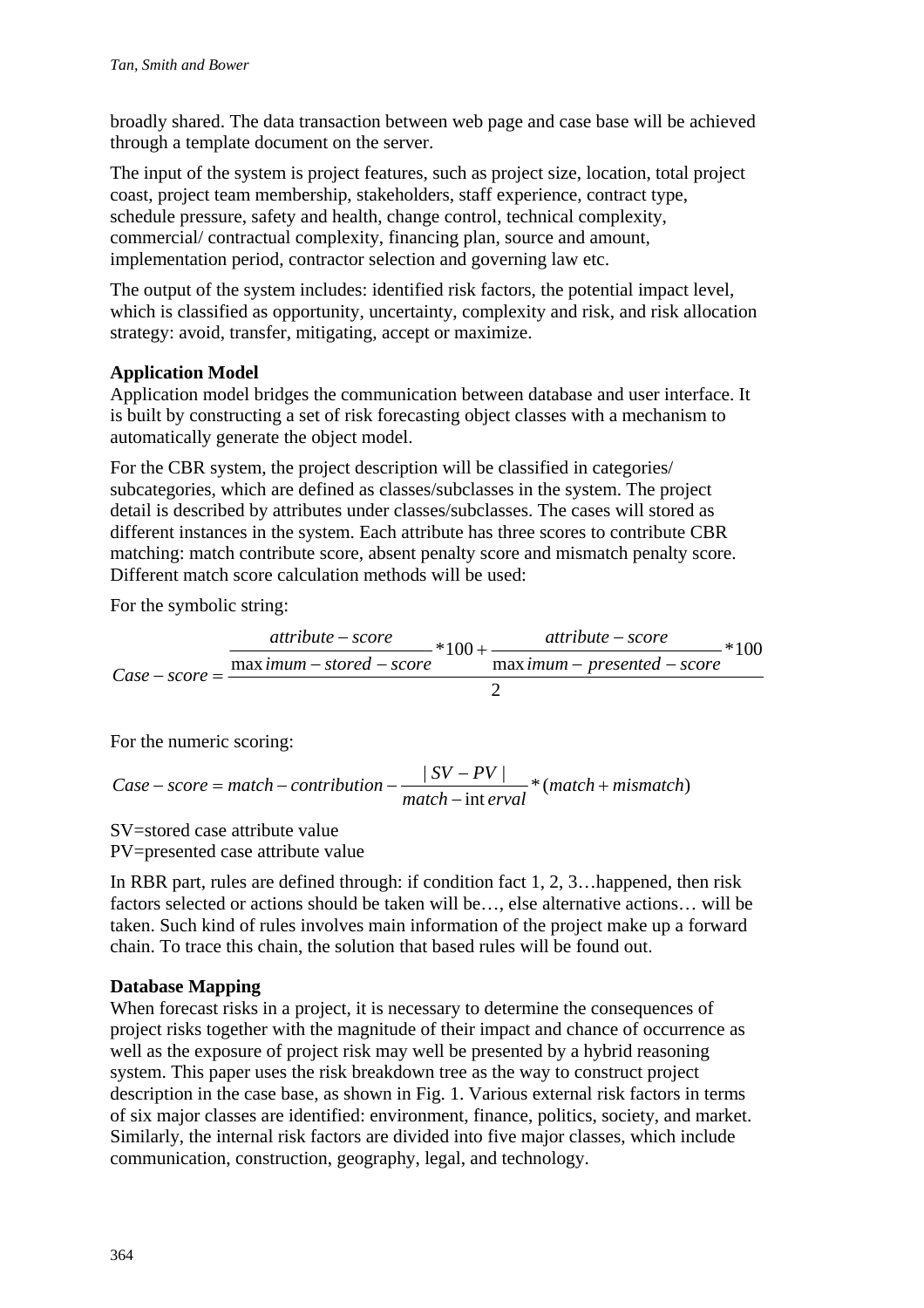

**Figure 1** Data Mapping Structure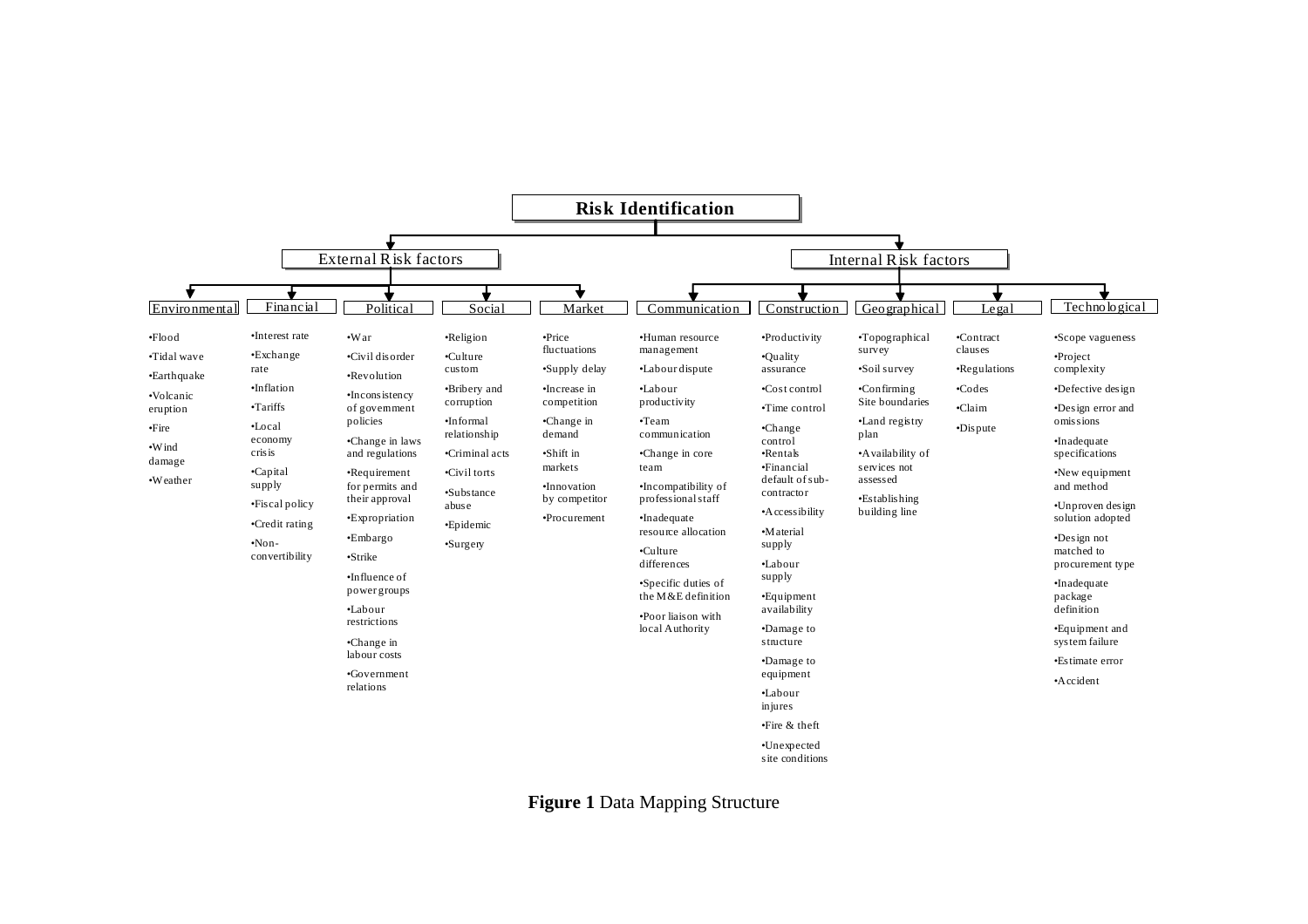#### **System Framework**

CBR could takeover most of the identification tasks of project risk management. It depends upon general domain knowledge in contingency concerned with risks, the mechanism to select matching cases and knowledge update in the case base.

In practice, if reasoning from case-specific knowledge fails, for example when no similar situation is found in the case library, general knowledge in forms of If-Then rules may be used in an attempt to solve the problem[1]. Fig.2 shows the potential architecture of the hybrid system, which provides the procedure of how to build and maintain the system to support the organizational knowledge creation. The cycle of system evolution as shown defines a user interface, a system development process, a case-based development process, a RBR process and a knowledge base.



**Figure 2** The Framework of Hybrid System

The "System development" process designs and develops a framework for the overall graphic user interface. It also provides space for structured data resources for casebase reasoning process and decides the way to manage knowledge gained from the rules. This can only be accessed by the system designer.

The "Case-base reasoning development" process starts after relevant problem features have been extracted from the problem description. The problem description is entered as data to the system, which interprets the data into information that can be used for programming. If the problem features match a certain problem, the case based problem solving solution is provided; if the solution is acceptable, or even not acceptable but can be modified to an acceptable one, the solution will be used. Otherwise, the RBR is processed. Most problems are solved by case-based method, while the rule-base supports the exceptional situation. The CBR/RBR reasoning will report its solution respectively, which elaborates a formatted case report to knowledge base, then output to facilitate users making their own decision.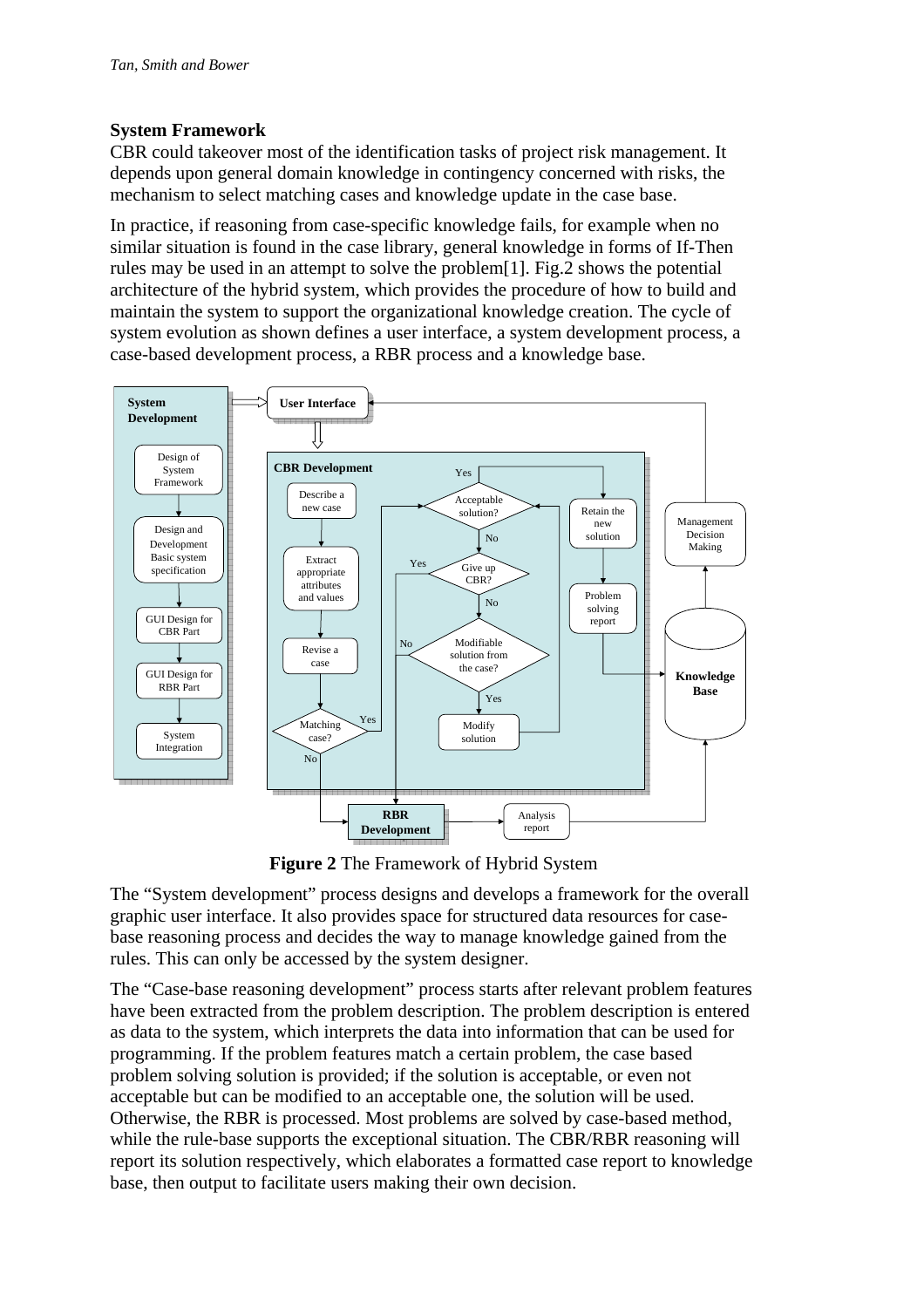These processes form one cycle of knowledge creation and system evolution. When the system passes relevant validation and verification, the system should hold a casebase consisting of appropriately represented and indexed high quality cases and a set of extracted rules specific to the application domain [13].

To forecast risk in construction project is particularly complex when compares with other application of commercial forecasting, such as product demand. It is the first time that the process of human adaptation knowledge has been imitated and used for risk forecasting by learning from similar previous cases through CBR and supported by RBR. The undertaken research is currently carried out in University of Leeds. The first hand data are provided by BNFL (British Nuclear Fuel plc.), and the secondary data seeks from World Bank project documents and information in various case study.

## **CONCLUSION AND FUTURE WORK**

This paper has explored the feasibility of using a hybrid system for modelling human reasoning when carrying out risk identification in a construction project. CBR is an appropriate approach to manage project knowledge regarding risks and provides easy acceptable solution. The integration with RBR improves system flexibility. This approach intends to exploit the advantage of knowledge sharing, increasing confidence and efficiency in investment decisions, and enhancing communication among the project participants. This should bring about a focus change to risk identification and promote the application of risk management to construction industry.

The future research objectives focus on two points, one is to develop a hybrid reasoning based approach to forecast project risk system based on current framework; and the other is to validate and verify the result of the research and any guidelines arrived at through this research.

## **REFERENCES**

- Aamodt, A (1993) A Case-based answer to some problems of knowledge-based systems. *In:* Sandewa, E and Jansson, C G (Eds.), *Scandinavian Conference on Artificial Intelligence,* IOS Press, 168-182.
- Aamodt, A and Plaza, E (1994) Case-based reasoning: foundational issues, methodological variations, and system approaches. *AI communications,* **7**(1)**,** 39-52.
- An, A J, Cercone, N and Chan, C (1997) Integrating rule induction and Case-based Reasoning to enhance problem solving. In Leake, D B and Plaza E (Eds.), *the second International Conference on Case-Based Reasoning, ICCBR-97,* Providence, USA, Springer, 25-27.
- Bellazzi, R, Montani, S, Protinale, L and Riva, A (1999) Integrating rule-based and casebased decision making in diabetic patient management. *In:* Althoff K D, Bergmann R L and Branting K (Eds.), *the third International Conference on Case-Based Reasoning, ICCBR-99,* Seeon Monastery, Germany, Springer, 27-30.
- Chan, A P C, Yung, E H K, Lam, P T I, Tam, C M and Cheung, S O (2001) Application of Delphi method in selection of procurement systems for construction projects. *Construction Management and Economics,* **19**(7), 699-718.
- Chapman, C B and Ward, S C (1997) *Project risk management: process, techniques and insights.* Chichester: John Wiley & Sons.